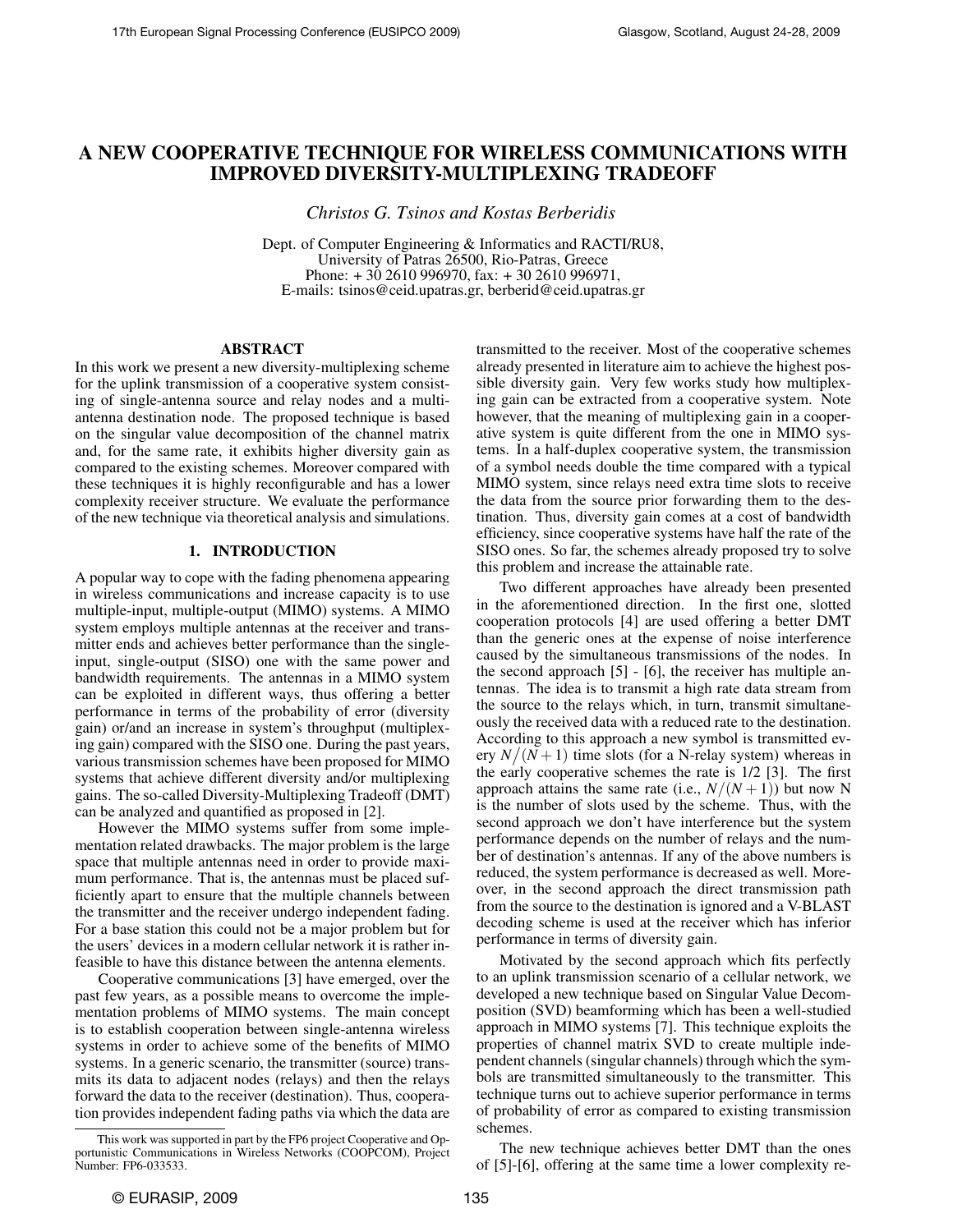ceiver structure. Moreover it is highly reconfigurable, that is, the system can very easily adjust its transmission rate according to the requirements of the corresponding application. A drawback of the new technique is that channel state information (CSI) (i.e., the right singular vectors of the channel matrix) is required at the transmission nodes. Note that the schemes proposed in [5] - [6] need CSI only at the receiver. As discussed in Section 2 the rate of the feedback channel can be drastically reduced by employing appropriate techniques for modeling the right singular vectors. In Section 2 we describe the proposed technique for the Decode and Forward (DF) and the (Amplify and Forward) AF cooperation protocols, in Section 3 we present the performance analysis concerning the DMT for the DF protocol and in Section 4 we present some representative simulation results. Finally, Section 5 concludes the work.

## 2. SYSTEM DESCRIPTION

Let us consider a system with a single-antenna source and a multi-antenna base station (destination), and let us also assume that other single-antenna users are available and willing to participate in a cooperative transmission scenario. A system with *N* relays and  $M \geq N$  antennas at the receiver is depicted in Figure 1.

In the beginning we will describe the system for the case of the DF cooperation protocol. The time frame is divided into two periods. During time period T1 (Table 1) the source transmits L consecutive symbols  $x(n)$ ,  $1 \le n \le L \in [1, N]$  to the relays and the received samples at the destination and the relay nodes are given as

$$
\mathbf{y}_D(n) = \mathbf{h}_{SD}x(n) + \mathbf{w}(n)
$$
 (1)

$$
y_{R_i}(n) = h_{SR_i} x(n) + w_i(n), \quad 1 \le i \le N \tag{2}
$$

where  $\mathbf{y}_D(n) = [y_{D_1}(n) \cdots y_{D_M}(n)]^T$  is the received vector,  $\mathbf{h}_{SD} = [h_{SD_1} \cdots h_{SD_M}]^T$  contains the taps of the channel between the source and the destination antennas,  $h_{SR_i}(n)$  is the tap of the channel between the source and the i-th relay,  $x(n)$ is the transmitted symbol,  $\mathbf{w}(n) \in \mathcal{C}^{M \times 1}$  and  $w_i(n) \in \mathcal{C}$  are complex noise circular symmetric variables. We assume that the channel undergoes Rayleigh block fading, thus it changes every L+1 time symbols. The relay nodes detect the symbols based on the received signals described by (2), and subsequently, at the L+1 time slot (period T2 in Table 1), they forward simultaneously the correctly detected data to the destination. As depicted in Figure 1, the data that each relay forwards is a superposition of the  $L'$  symbols detected correctly. For the i-th relay the weights in the superposition are the first  $L'$  elements of the i-th row of the right singular vectors' matrix  $V_{1:N,1:L'}$ . Matrix  $V_{1:N,1:L'}$  is computed by the singular value decomposition of the virtual MIMO channel matrix H*RD*

$$
\mathbf{H}_{RD} = \left[ \begin{array}{ccc} h_{R_1D_1} & \cdots & h_{R_ND_1} \\ \vdots & \ddots & \vdots \\ h_{R_1D_M} & \cdots & h_{R_ND_M} \end{array} \right],
$$
 (3)

where  $h_{R_iD_j}$  is the tap of the channel between the i-th relay and the j-th destination antenna. Thus, during the T2 transmission period the received samples at the destination node are

$$
x \rightarrow S
$$
  
\n
$$
h_{SR_1}
$$
  
\n
$$
h_{R_1D_1}
$$
  
\n
$$
h_{R_1D_1}
$$
  
\n
$$
h_{R_2D_2}
$$
  
\n
$$
h_{R_3D_3}
$$
  
\n
$$
h_{R_2D_4}
$$
  
\n
$$
h_{R_3D_M}
$$
  
\n
$$
h_{R_4D_M}
$$
  
\n
$$
h_{R_5D_M}
$$
  
\n
$$
h_{R_6D_M}
$$
  
\n
$$
h_{R_7D_M}
$$
  
\n
$$
h_{R_8D_M}
$$
  
\n
$$
h_{R_8D_M}
$$
  
\n
$$
h_{R_8D_M}
$$
  
\n
$$
h_{R_8D_M}
$$
  
\n
$$
h_{R_8D_M}
$$
  
\n
$$
h_{R_8D_M}
$$

Figure 1: The proposed system.

| S > R, S > D | R->D |
|--------------|------|
|              |      |

Table 1:Medium access control.

where  $\mathbf{x}'(L+1) = \mathbf{V}_{1:N,1:L} \mathbf{x}(L+1), \mathbf{H}_{RD} = \mathbf{U} \mathbf{\Sigma} \mathbf{V}^H$ ,  $\mathbf{x}(L+1) = [\hat{x}(1), \cdots, \hat{x}(L')]^T$  is the vector with the subset of the correctly detected symbols and  $\mathbf{w}(L+1) \in \mathscr{C}^{M \times 1}$ . The received vector at the destination is post-coded with the corresponding left singular vector sub-matrix  $\mathbf{U}_{1:M,:1:L}$ , resulting in

$$
\mathbf{y}'_D = \mathbf{U}_{1:M,:1:L}^H \mathbf{y}_D (L+1)
$$
  
=  $\mathbf{U}_{1:M,:1:L}^H \{ \mathbf{H}_{RD} \mathbf{V}_{1:N,1:L'} \mathbf{x} (L+1) + \mathbf{w}_2 (L+1) \}$   
=  $\Sigma \mathbf{x} (L+1) + \mathbf{w}' (L+1),$  (5)

where  $\Sigma$  is a diagonal matrix containing the singular values of the decomposition and  $\mathbf{w}'(L+1) \in \mathcal{C}^{L' \times 1}$  due to the unitary property of singular vectors. Thus, we have an equivalent system in which the  $L'$  symbols are transmitted via the respective independent parallel singular channels. Note that the i-th channel tap is equal to the i-th singular value.

Since the singular values are independent of the  $h_{SD}$ channel taps we can use a combination of  $(1)$  and  $(5)$  to extract higher diversity gain. More precisely, for each symbol that was detected correctly from the relays we have M transmission paths from (1) and one path from (5). The latter path is the corresponding singular channel and it contributes implicitly to the overall diversity gain. The diversity gain for each symbol depends on the singular channel via which it was transmitted. According to [7] the performance of a MIMO system is dominated by the performance of the singular channel with the smallest singular value. Based on [7] we can deduce that the diversity gain of the relay-destination branch of the system (virtual MIMO) is  $(N - L' + 1)(M - L' + 1)$ . In the proposed system, as we have already mentioned, we have additionally the M direct paths between the source and the destination. Thus, as shown in the Appendix, if all the *L* symbols are detected correctly at the relays, we can achieve a diversity gain of  $(N - L + 1)$   $(M - L + 1) + M$  employing Maximum Ratio Combining (MRC) on the equivalent SIMO system

$$
y_D(L+1) = H_{RD}x'(L+1) + w(L+1),
$$
 (4)

$$
\mathbf{y}_D^i = \mathbf{h}_{eq}^i \mathbf{x}_i + \mathbf{w}_i, \quad 1 \le i \le L \tag{6}
$$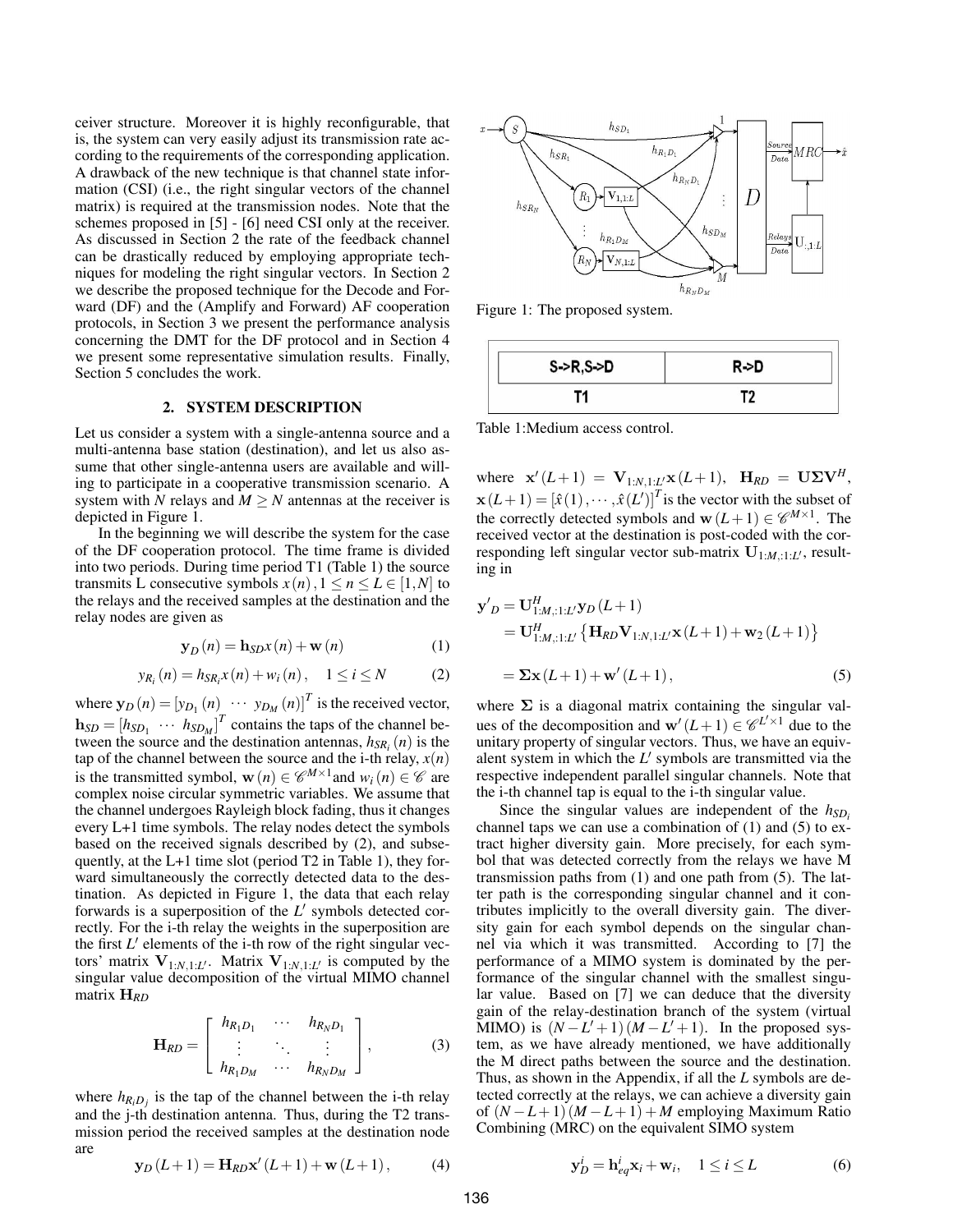where  $y_D^i = \left[ y_D^T(i), y_D^{\prime i}(L+1) \right]^T$ ,  $y_D^{\prime i}(L+1)$  is the i-th element of  $\mathbf{y}'_D$ ,  $\mathbf{h}_{eq}^i = \left[\mathbf{h}_{SD}^T, \sigma_i\right]^T$ ,  $\sigma_i$  is the i-th singular value,  $\mathbf{w}_i = \left[\mathbf{w}^T(i), w'_i(L+1)\right]^T$  and  $w'_i(L+1)$  is the i-th element of  $\mathbf{w}'(L+1)$ .

We should note that if a symbol is not correctly detected in one of the relays it will not be forwarded by any of the relays. This is because, if one or more relays forward erroneous symbols, matrix  $\Sigma$  of equation (5) will no longer be diagonal and hence the system will have inferior performance. Thus, the specific symbol that is not forwarded by the relays can only be detected through the M direct transmission paths (again with the use of MRC). As it will be shown in the following section, we can avoid this problem by employing specific strategies, so that the proposed system finally achieves the already mentioned diversity.

In the AF protocol case the system is less complicated, thus the received symbols at the relays are simply multiplied with an amplification factor given in [3] and they are precoded with the same way as in the DF case. The only difference with the DF case is that the precoding and decoding matrices are computed now by the SVD of the following overall source-relay-destination channel matrix H*SRD*

$$
\mathbf{H}_{SRD} = \left[ \begin{array}{ccc} h_{R_1D_1} \beta_1 h_{SR_1} & \cdots & h_{R_ND_1} \beta_N h_{SR_N} \\ \vdots & \ddots & \vdots \\ h_{R_1D_M} \beta_1 h_{SR_1} & \cdots & h_{R_ND_M} \beta_N h_{SR_N} \end{array} \right].
$$
 (7)

During T1 period the system is described also by (1) and (2). The equations describing the system during T2 period are

$$
\mathbf{y}_D(L+1) = \mathbf{H}_{RD} \odot \mathbf{X}' + \mathbf{w}(L+1), \mathbf{X}' = \mathbf{V}_{1:N,1:L} \mathbf{X},
$$

$$
\mathbf{X} = \begin{bmatrix} \beta_{1} y_{R_1}(1) & \cdots & \beta_{N} y_{R_N}(1) \\ \vdots & \ddots & \vdots \\ \beta_{1} y_{R_1}(L) & \cdots & \beta_{N} y_{R_N}(L) \end{bmatrix},
$$
(8)

where with  $A \odot B$  we denote the dot operation between the i-th row of **A** and the i-th column of **B** for  $1 \le i \le N$ ,  $H_{RD}$  is given by (3) and the value of  $\beta_i$  is specified as in [3]. The received vector at the destination is post-coded with the equivalent left singular vectors' sub-matrix  $U_{1:M,:1:L}$ , thus again the system is described by equation (5) and now we can employ, in a similar manner to the DF case, the MRC method so as to detect the received symbols at the destination.

Before closing this section let us see how transmission nodes acquire the required elements of the singular vectors' matrix, so as to precode the symbols to be transmitted. A common approach, is based on a low-rate feedback channel via which the corresponding elements will be transmitted from the destination to the transmission nodes. The feedback rate is dictated by channels' coherence time. If channels vary too fast we can employ simple prediction mechanisms to the transmission nodes in order to reduce the feedback rate [8]. Note that each one of the transmission nodes must know only a specific row of the singular vectors' matrix. Thus, it needs to track only the taps of the predictor corresponding to this row, preserving the low complexity of the proposed scheme .

### 3. PERFORMANCE ANALYSIS

In this section we present a performance analysis of the proposed scheme for the DF cooperation protocol. A similar



Figure 2: Comparison of the DMT of the proposed scheme with the one of [6].

analysis for the AF case is under study. Let us assume that we have a system with N relays and M receive antennas and we send L symbols per block transmission. The channels undergo Rayleigh block flat fading (of length L+1). If no detection errors occur at the relays the DMT of the system is given by Theorem 1.

*Theorem 1*: The DMT curve of the proposed scheme under the DF protocol and the assumption that no detection errors occur at the relays is,

$$
d_A(r) = ((M - L + 1)(N - L + 1) + M)(1 - r(L + 1)/L)
$$
 (9)

*Proof.* The proof is given in the Appendix.

Let as now compare the DMT of the new technique with the one of [6] which also employs the DF protocol. The latter technique has the same multiplexing gain  $L/(L+1)$  but a very lower diversity gain compared to the proposed one. This is due to the V-BLAST like decoder employed at the receiver. Indeed, using [2] it can be shown that the DMT curve of the technique proposed in [6], under the assumption that no detection errors occur at the relays is

$$
d_B(r) = (N-1)(1 - r(N+1)/N)
$$
 (10)

 $\Box$ 

The two techniques are compared in Figure 2, in terms of DMT, for various numbers of relays and destination antennas. Note that the new technique achieves better DMT performance compared to the class of the slotted protocols [4] as well. A detailed comparison with the methods in [4] is however meaningless, since the fundamental structure and functionality of these systems are completely different to the proposed one. We can also see that increasing the block length L results in  $(L/(L+1)) \rightarrow 1$ , which implies that the proposed cooperative system is close to optimal in terms of bandwidth utilization.

Let as now study the case that a detection error occurs in one or more relays. If a detection error occurs in one relay for one symbol, we cannot forward this symbol even though the other relays have detected it correctly, as we have already explained in Section 2. In this case, the system performance is dominated by the diversity corresponding to the symbol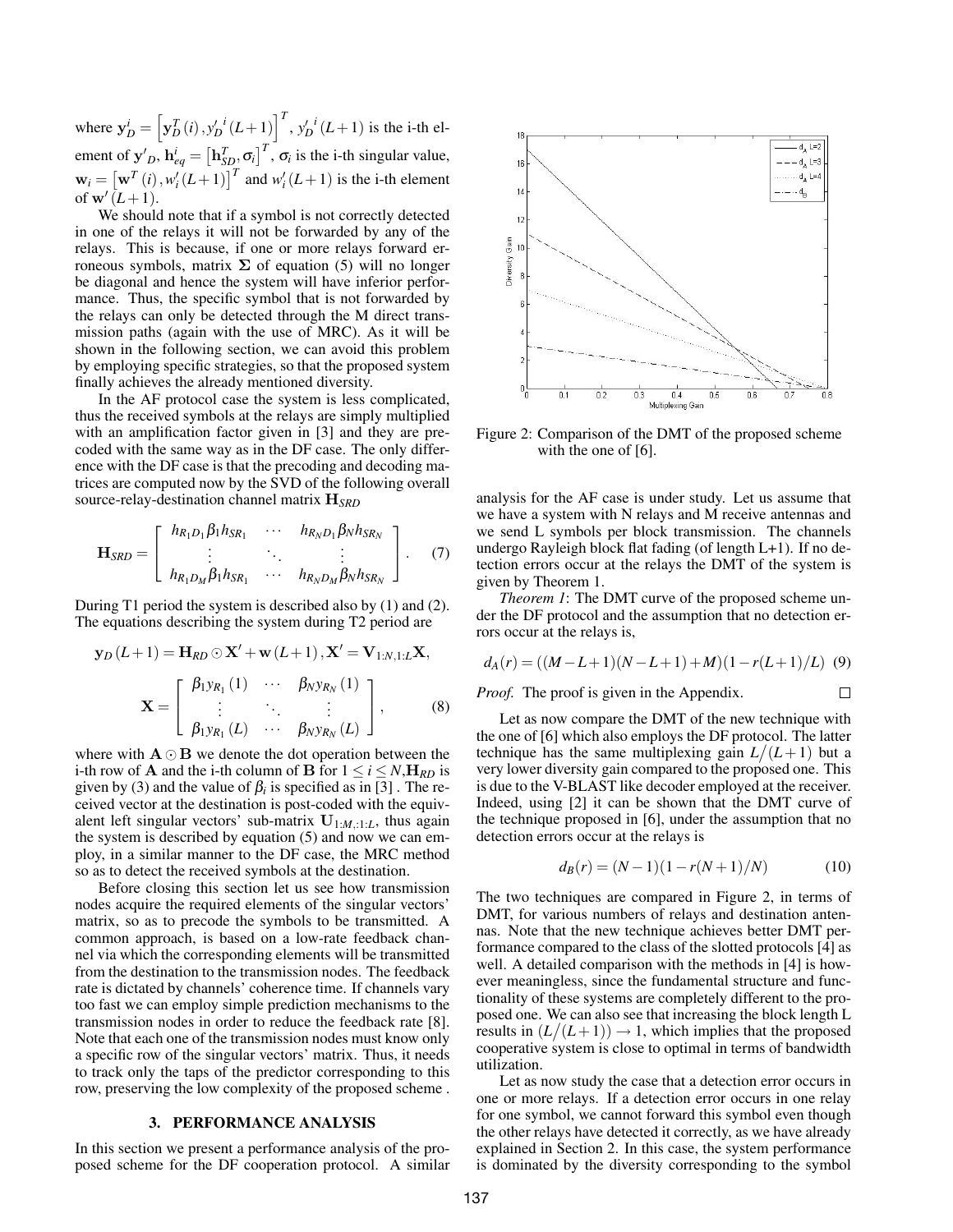

Figure 3: Performance of the new technique under the DF protocol.

which has not been relayed. So, we can extract diversity gain only through the source-destination path (M receive antennas). This may result in a major degradation in system performance, however, as we will see, there are several means to tackle this problem.

The probability of a detection error in a SISO channel is  $P_e^{SISO} \approx (4SNR)^{-1}$  [1]. Thus, the probability that a detection error occurs in at least one of the relays is

$$
P_f = 1 - (1 - P_e^{SISO})^N.
$$
 (11)

For a small number of relays and in high SNR environments, this probability is very small and detection errors are occurring quite rarely, and they do not affect the performance of the system. Thus, it is reasonable to assume that the proposed system achieves full diversity order in that case. The above statement is verified in the simulations section. In the case of a system with a large number of relays we can employ a relay selection scheme. Relay selection schemes can improve significantly the performance of the system since they can avoid transmissions through ill-conditioned channels. Here, we propose a simpler method that could be applicable to other similar cases as well. Let us consider a configuration with N relays. We can decrease  $P_f$  by simply transmitting the source's data to a set of  $N + K \ge N$  relays. In this case, the system will suffer degradation in performance if at least  $K+1$  relays fail to correctly detect one symbol. Probability *P<sup>f</sup>* becomes

$$
P_f \approx 1 - \left(\begin{array}{c} N + K \\ N \end{array}\right) (1 - P_e^{SISO})^N. \tag{12}
$$

Thus, as expected, the availability of additional relay nodes can help the system avoid the problems caused by a nonnegligible  $P_f$  at the relays.

## 4. SIMULATIONS

To test the performance of the proposed technique we carried out some typical experiments. The taps of all channels were generated as i.i.d. complex Gaussian variables  $\mathcal{CN}(0,1)$ ,



Figure 4: Performance of the new technique under the AF protocol.

BPSK modulation was used and the system consisted of a single-antenna source, 3 single-antenna relays and a destination with 4 antennas. We tested the proposed technique for the AF and DF cases. In Figure 3 we present the case of DF and in Figure 4 the case of AF for block transmission lengths  $L = 1, 2$  and 3, respectively. In the same figure we present the case of a non-cooperation scenario as well where we extract diversity gain only through the multiple receive antennas (M). As expected, for a fixed number of relays an increase in rate results in a loss of diversity. Moreover, the DF case achieves a better performance compared to the AF, at the expense of higher implementation complexity.

#### 5. CONCLUSION

A new diversity-multiplexing scheme for the uplink transmission of a cooperative system consisted of single-antenna source and relay nodes and a multi-antenna destination was proposed. The new technique outperforms the existing schemes since it offers a higher diversity order at the same rate. The performance of the new technique was justified theoretically and was tested via simulations.

## APPENDIX

#### A. Preliminaries

*Definition 1:* The probability of outage of a  $1 \times M$  SIMO system for a given rate R can be computed as [1]

$$
P_{out}(R) = P\left\{\log\left(1 + \|\mathbf{h}\|^2 SNR\right) < R\right\},\tag{13}
$$

where  $h = \begin{bmatrix} h_1 & \cdots & h_N \end{bmatrix}$  is the vector with the channel gains.

*Definition 2:* The spatial multiplexing gain *r* and diversity gain *d* of a system are [2]

$$
\lim_{SNR \to \infty} \frac{R(SNR)}{\log(SNR)} = r
$$

and

$$
\lim_{SNR \to \infty} \frac{\log P_e(SNR)}{\log(SNR)} = -d. \tag{14}
$$